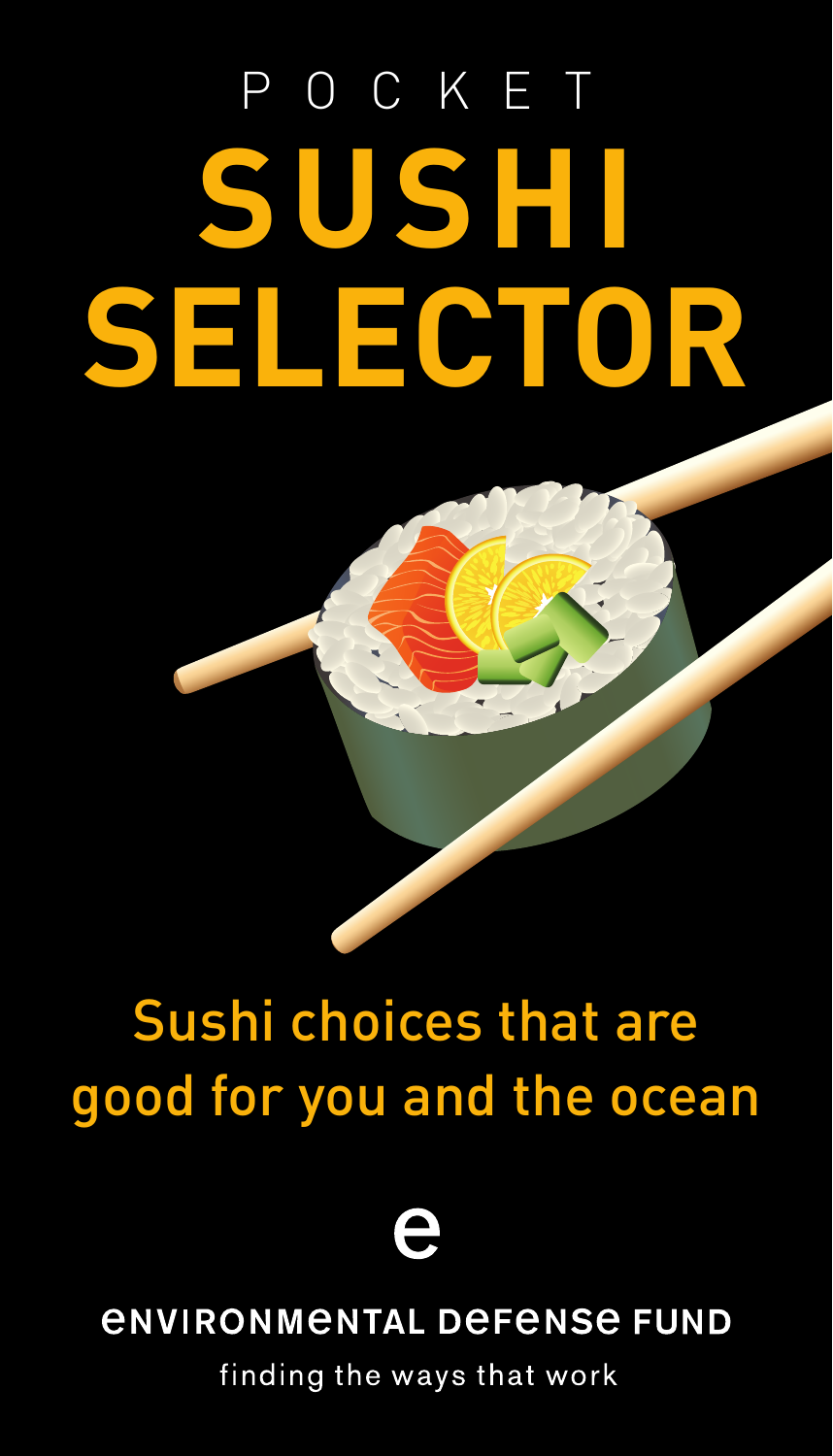**Sushi names:** Fish are listed by their Japanese name, then English common name. Japanese names often refer to several types of fish, or a specific cut of fish, and may appear in more than one category.

**Raw fish:** Sushi is often uncooked, and may contain parasites or microorganisms that cause food-borne illness. Pregnant women, young children, older adults, and people with immune conditions should not eat raw or partially cooked seafood.

Freezing raw fish before preparing sushi significantly reduces, but does not eliminate, health risks.

For more information, visit: **EDF.org/seafood**

From your mobile phone: **m.EDF.org/seafood**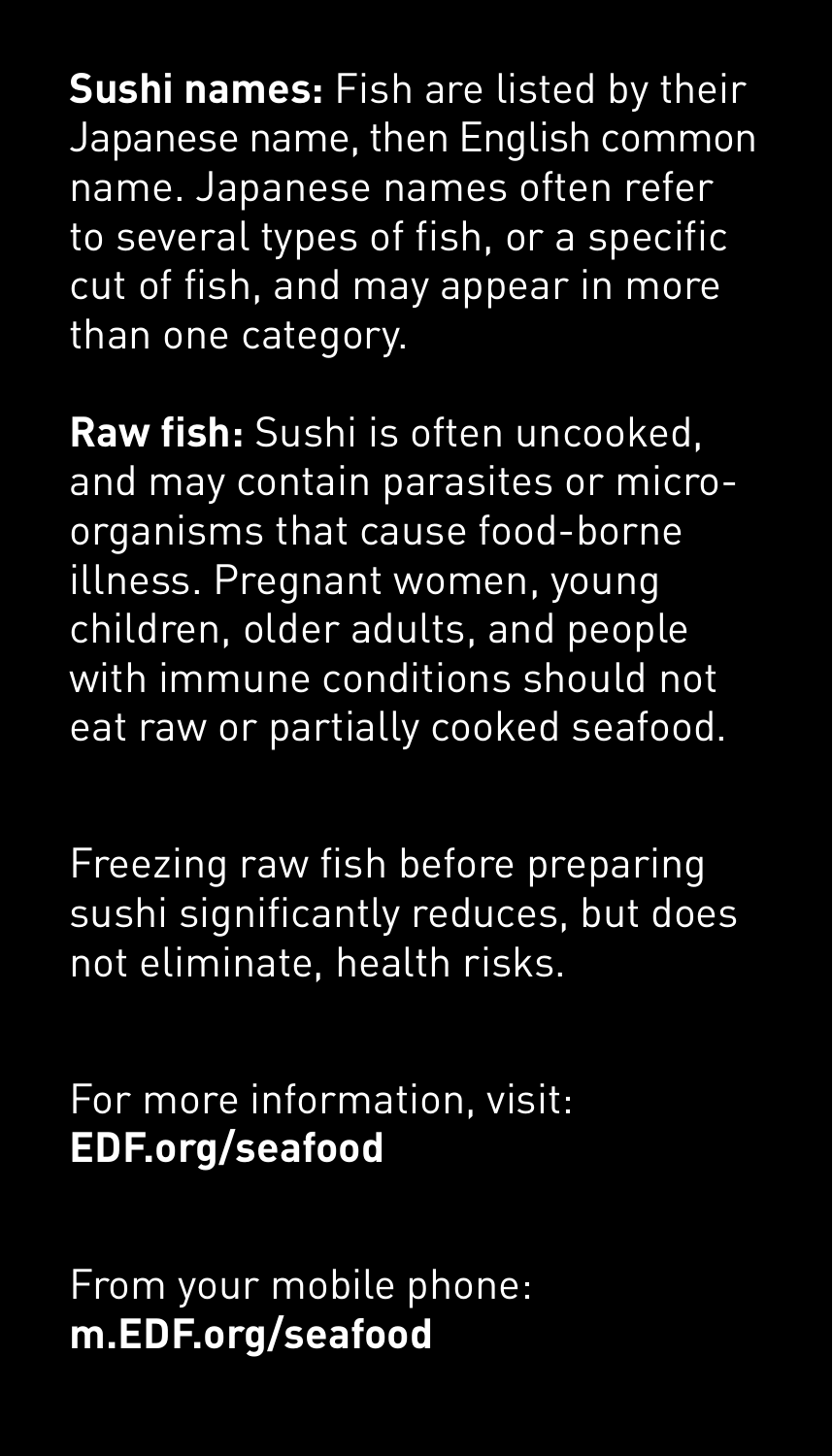## **BEST CHOICES**

Amaebi/Spot prawns (Canada) Awabi/Abalone (U.S. farmed) **•**Gindara/Sablefish (Alaska, Canada) Hirame/Pacific halibut Hotate/Bay scallops (farmed) Ikura/Salmon roe (Alaska wild) **•**Iwana/Arctic char (farmed) **•**Iwashi/Sardines (U.S.) Izumidai/Tilapia (U.S.) **•**Kaki/Oysters (farmed) Kanikama, Surimi/Alaska pollock Masago/Smelt roe (Iceland) Mirugai/Geoduck, giant clam (wild) Murugai/Mussels (farmed) **•**Sake/Salmon (Alaska wild) **•** Shiro Maguro/Albacore tuna (Canada, U.S.) Suzuki/Striped bass (farmed) Uni/Sea urchin roe (Canada)

**•**Indicates fish high in heart-healthy omega-3s **and** low in contaminants.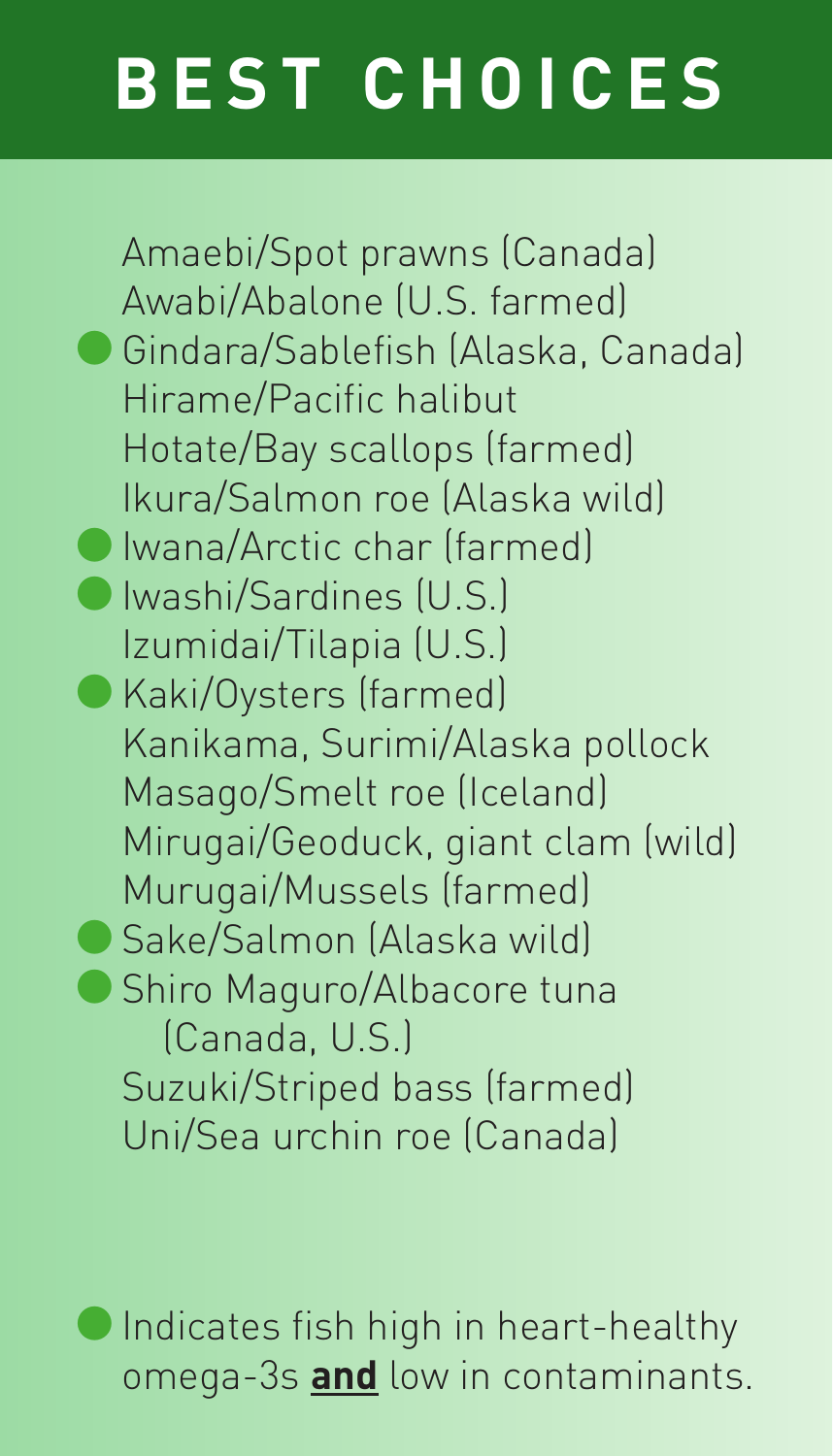## **OK CHOICES**

Amaebi/Spot prawns (U.S.) Ebi/Shrimp (U.S. wild) Gindara/Sablefish (CA, OR, WA) Hamachi/Yellowtail (U.S.) Hirame/Flounders and soles (Pacific) Hotate/Sea scallops (Canada, U.S.) Ika/Squid **•**Kaki/Oysters (wild) **•**Kani/Blue crab Kani/King crab (U.S.) Kani/Snow crab Kanikama, Surimi (not Alaska pollock) Maguro/Bigeye or yellowfin tuna (pole/troll) Masago/Smelt roe (Canada) **•**Sake/Salmon (Washington wild) Tai/Red porgy (U.S.) Toro/Bigeye or yellowfin tuna belly (pole/troll) Uni/Sea urchin roe (California)

More details at **EDF.org/seafood**.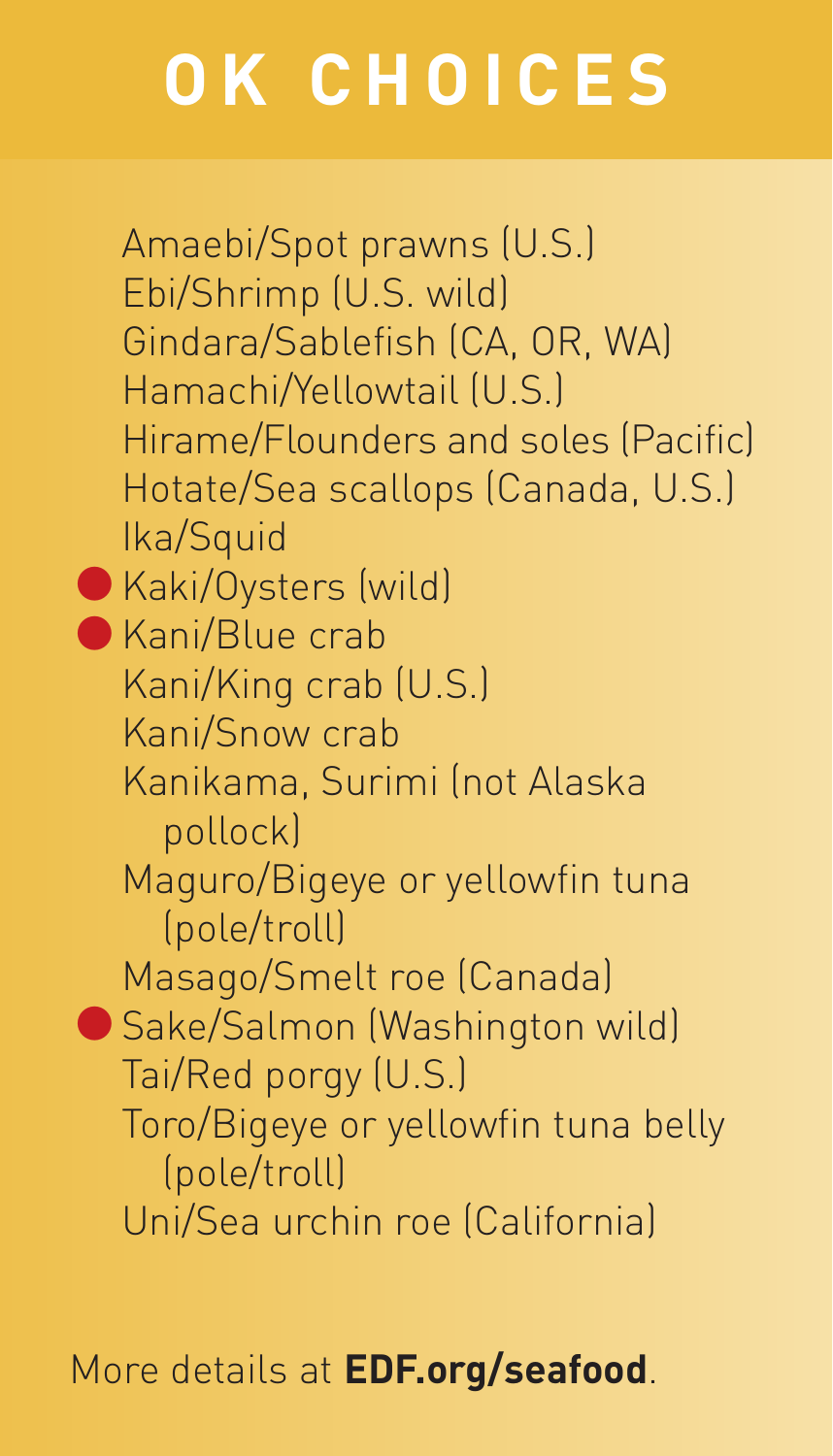### **WORST CHOICES**

Ankimo/Monkfish liver Ankoh/Monkfish Ebi/Shrimp (imported) Hamachi/Yellowtail (Australia, Japan) Hirame/Flounders and soles (Atlantic) Hirame/Halibut (Atlantic) **•**Hon Maguro/Bluefin tuna Ikura/Salmon roe (farmed or Atlantic) Kani/King crab (imported) **•**Maguro/Bigeye or yellowfin tuna (longline) **•**Sake/Salmon (farmed or Atlantic) **•**Shiro Maguro/Albacore tuna (imported longline) Tai/Red snapper Tako/Octopus **•**Toro/Bigeye or yellowfin tuna belly (longline) **•**Toro/Bluefin tuna belly Unagi/Freshwater eel Uni/Sea urchin roe (Maine)

**•**Indicates fish high in mercury or PCBs.